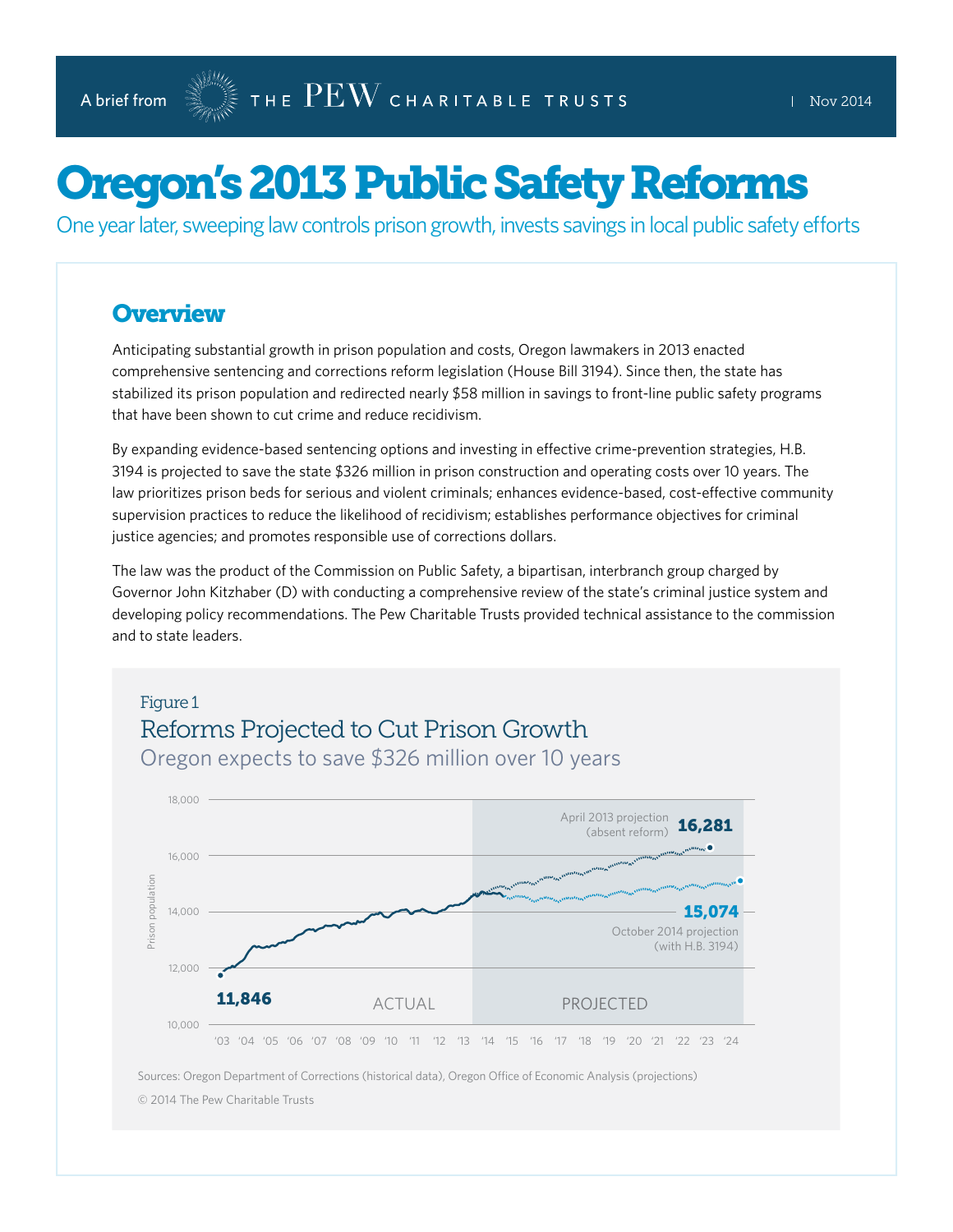# **Highlights**

# Problem

Before Oregon passed its 2013 legislation, the state's sentencing and corrections policies were delivering a poor public safety return on taxpayer investments. Between 2000 and 2012, Oregon's prison population grew nearly 50 percent, from fewer than 9,500 inmates to more than 14,000.<sup>1</sup> During that period, the state's biennial corrections budget increased nearly 40 percent, from \$976 million to more than \$1.3 billion. At the same time, funding was cut for critical public safety programs, including state police, county sheriffs, community corrections, and victim services.<sup>2</sup> Absent reform, the state projected it would add 2,000 inmates by 2023 at a further cost to taxpayers of \$600 million.3

# **Findings**

The state's Commission on Public Safety conducted a review of criminal justice data, programs, practices, and policies and found that the corrections system had become a more-expensive and less-effective way to hold offenders accountable than it had been a decade earlier. Between 2001 and 2011, Oregon's imprisonment rate increased eight times faster than the national average.<sup>4</sup> Further, by 2011, state inmates stayed behind bars longer than they had at any point in the previous decade: Time served in prison jumped 22 percent for drug offenders and 20 percent for probation violators. At the same time, budget cuts for community corrections and other public safety priorities threatened to increase the state's recidivism rate.

# Reforms

The commission developed policy recommendations to prioritize prison beds for serious and violent criminals; enhance evidence-based, cost-effective community supervision practices to reduce the likelihood of recidivism; establish performance objectives for and measure outcomes of criminal justice agencies; and promote responsible use of corrections dollars. These recommendations were codified into House Bill 3194, which won endorsement from stakeholders and policymakers alike. Both legislative chambers passed the bill with bipartisan support, and Gov. Kitzhaber signed it into law July 25, 2013.

## Impact

H.B. 3194 is projected to reduce anticipated prison growth by 870 beds and save state taxpayers \$326 million in construction and operating costs through 2023. The law also immediately redirected nearly \$58 million over two years toward public safety improvements, including investment in victim services, sheriff's departments, and community corrections. One year later, the state has begun to realize the benefits of reform. The prison population has stabilized, and in the 2013–15 biennium, Oregon is projected to save \$17 million in prison costs, with much larger savings estimated in future years.<sup>5</sup>

With Oregon's biennial corrections budget now exceeding \$1.4 billion, we can no longer delay improvements to our corrections system here in Oregon. It's time for us to re-examine which policies are working and fix those that are not providing a clear benefit to our public safety."

Governor John Kitzhaber, May 14, 2012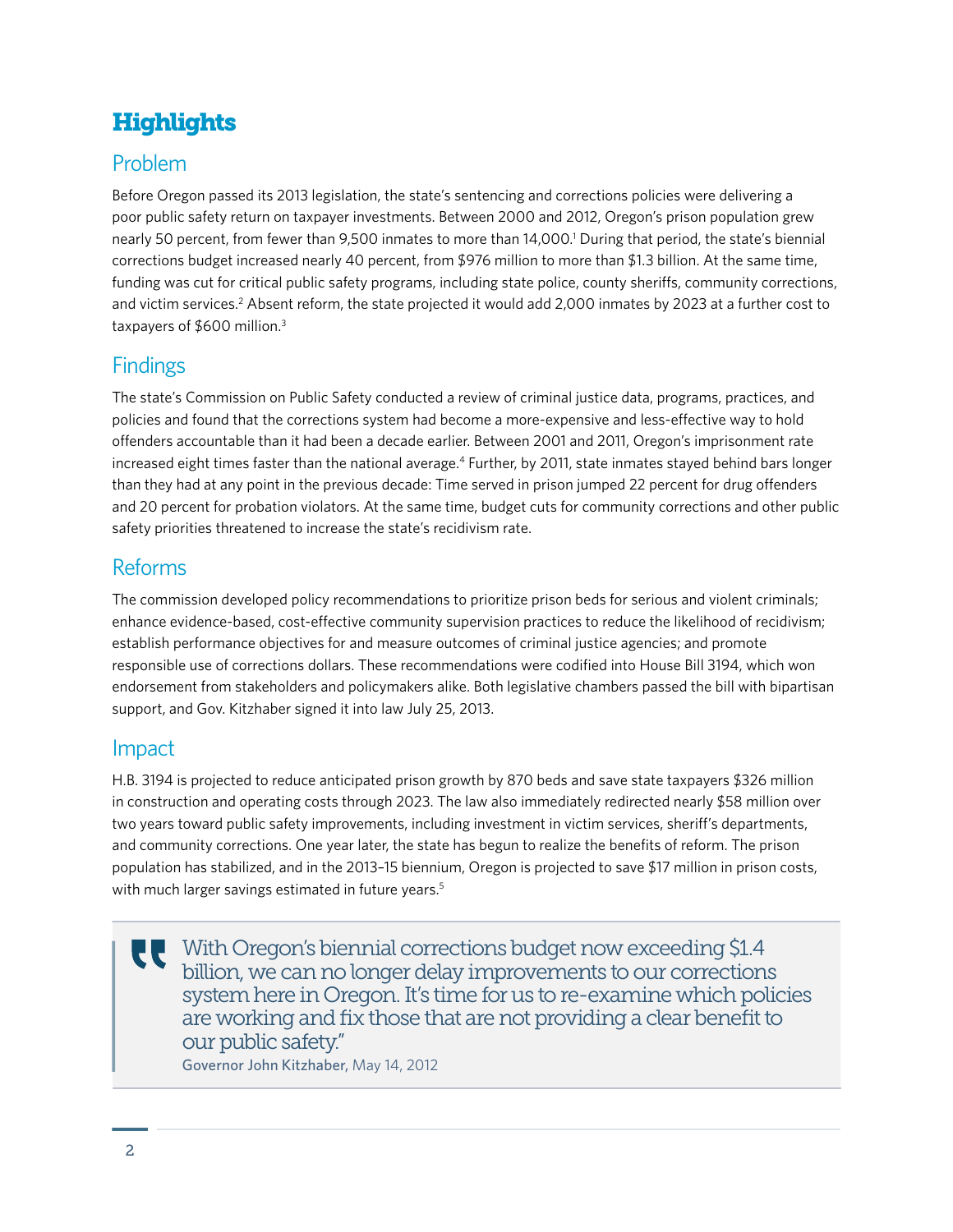# Impetus for reform

During the 1990s, Oregon earned national recognition for reducing crime, even as it maintained a modest incarceration rate and concentrated its prison beds on serious and violent offenders. In the decade that followed, however, the state increased the number of offenders it sent to prison and kept them there longer, leading to a rapidly growing incarcerated population and rising costs to taxpayers.

Between 2000 and 2012, the number of state inmates grew nearly 50 percent, from 9,491 to more than 14,000. At the same time, the state's corrections budget increased 33 percent, from \$977 million in fiscal 2001–03 to more than \$1.3 billion in fiscal 2011–13.6

Furthermore, between 2001 and 2011, the national imprisonment rate rose 2 percent, compared with 14 percent in Oregon.<sup>7</sup> During the same period, 15 states reduced their imprisonment and crime rates simultaneously.

Without further policy changes, Oregon's prison population was projected to increase by more than 2,000 over 10 years, reaching almost 16,300 by 2023. Nonviolent offenders were projected to drive a significant portion of this growth. The state estimated that the increasing prison population would require reopening two closed facilities and building a third, at a total taxpayer cost of \$600 million.8

Even as prisons consumed an increasing share of the state's public safety budget, resources for front-line agencies suffered cuts. Oregon's community corrections programs, lauded across the country for their success in reducing recidivism, sustained a 20 percent reduction in state funding in the 2009–11 biennium. Many counties faced significant shortfalls as they attempted to hold offenders accountable at the local level. Public safety agencies, such as sheriff's departments, victim-service providers, and state police, also faced budget cuts. Taken together, these funding shortfalls raised the specter of more recidivism and increased victimization, which in turn would fuel even faster prison growth.

# The Oregon Commission on Public Safety

In May 2012, Gov. Kitzhaber issued Executive Order No. 12–08 to convene the Commission on Public Safety. The governor charged the commission with analyzing Oregon's sentencing and corrections data, auditing existing policies, and identifying and recommending to the Legislature "fiscally responsible and sustainable, evidence-based policies and practices that will control corrections growth, hold offenders accountable, and protect public safety."9

The 12-member bipartisan commission included representatives from the executive, legislative, and judicial branches, as well as from law enforcement, community corrections, the prosecutors' and defense bars, and the public. (See page 11 for a list of members.) Pew and its partner, the Crime and Justice Institute at Community Resources for Justice, provided technical assistance to the commission by analyzing the state's sentencing and corrections trends and generating data-driven policy options to reduce recidivism and increase public safety.

The commission met 10 times to review findings, statistics, and trends; to hear testimony; and to discuss policy options. All meetings were open to the public and are archived online.10 To engage a broad audience from across the state, the commission held meetings in Bend, Salem, and Roseburg, and also considered input from victim round tables in Salem and Klamath Falls.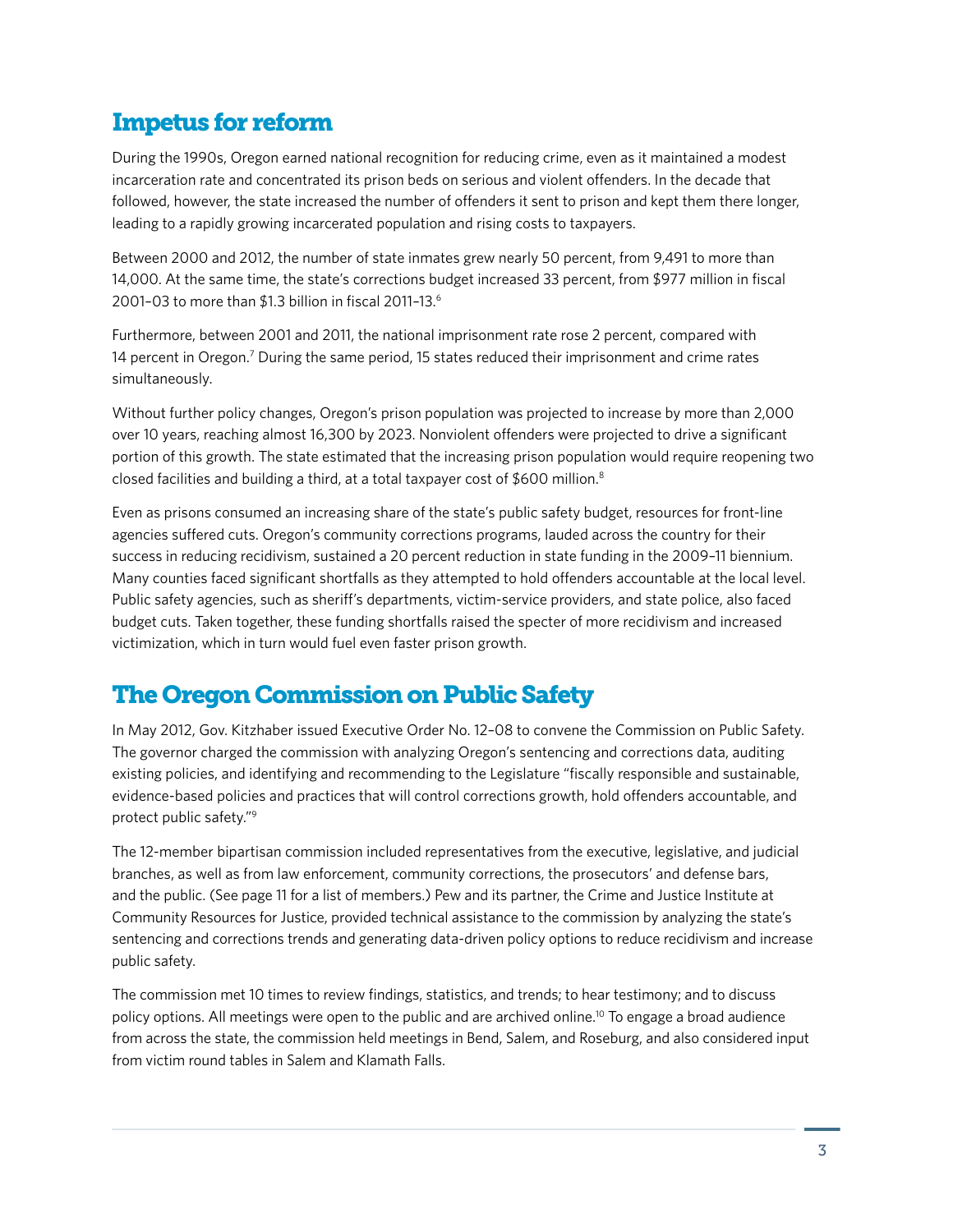# **CC**

We have done a lot of things right in our public safety system in Oregon, but we must remain vigilant in maintaining these achievements. We cannot afford even small slips in our commitment to focus prison beds on those offenders who need it most, and to ensure we are using taxpayer dollars in the most effective way to protect public safety in our communities."

Paul De Muniz, chief justice of the Oregon Supreme Court and chair of the Oregon Commission on Public Safety, Dec. 17, 2012

Based on its extensive analysis, the commission set out to craft a policy package that would help fine-tune Oregon's already advanced corrections system and ensure that taxpayers receive better public safety returns. In December 2012, the commission issued a report articulating the major findings and featuring a comprehensive set of policy options to improve public safety, hold offenders accountable, and contain corrections spending.<sup>11</sup>

# Key findings

Through its comprehensive review of state data, the Commission on Public Safety identified several trends driving the size and growth of Oregon's prison population:

## Nonviolent felony offenders increasingly likely to receive prison sentences

Like most states, Oregon traditionally sentenced the majority of its felony offenders to probation rather than prison. The commission found that between 2000 and 2011, however, the state increased its use of prison, relative to probation, by 18 percent, particularly for nonviolent offenses. In 2000, Oregon courts sentenced just 14 percent of nonviolent felony offenders to prison, but by 2011 that proportion had grown to 19 percent. Meanwhile, the prison disposition rate—the percentage of convictions that result in a prison sentence—for violent offenders held about steady.12

## Increase in prison admissions and length of stay for nonviolent offenders

Between 2000 and 2011, nonviolent offenders in Oregon grew as a proportion of prison sentences (relative to violent offenders) and stayed in prison longer. Prison admissions for nonviolent crimes increased by almost 500 offenders a year, while admissions for violent crimes stayed about the same. Five of the top 10 offenses resulting in prison admissions in 2011 were drug or property offenses. During the same period, the average stay in prison for drug offenses climbed 22 percent, from 18 months to 22.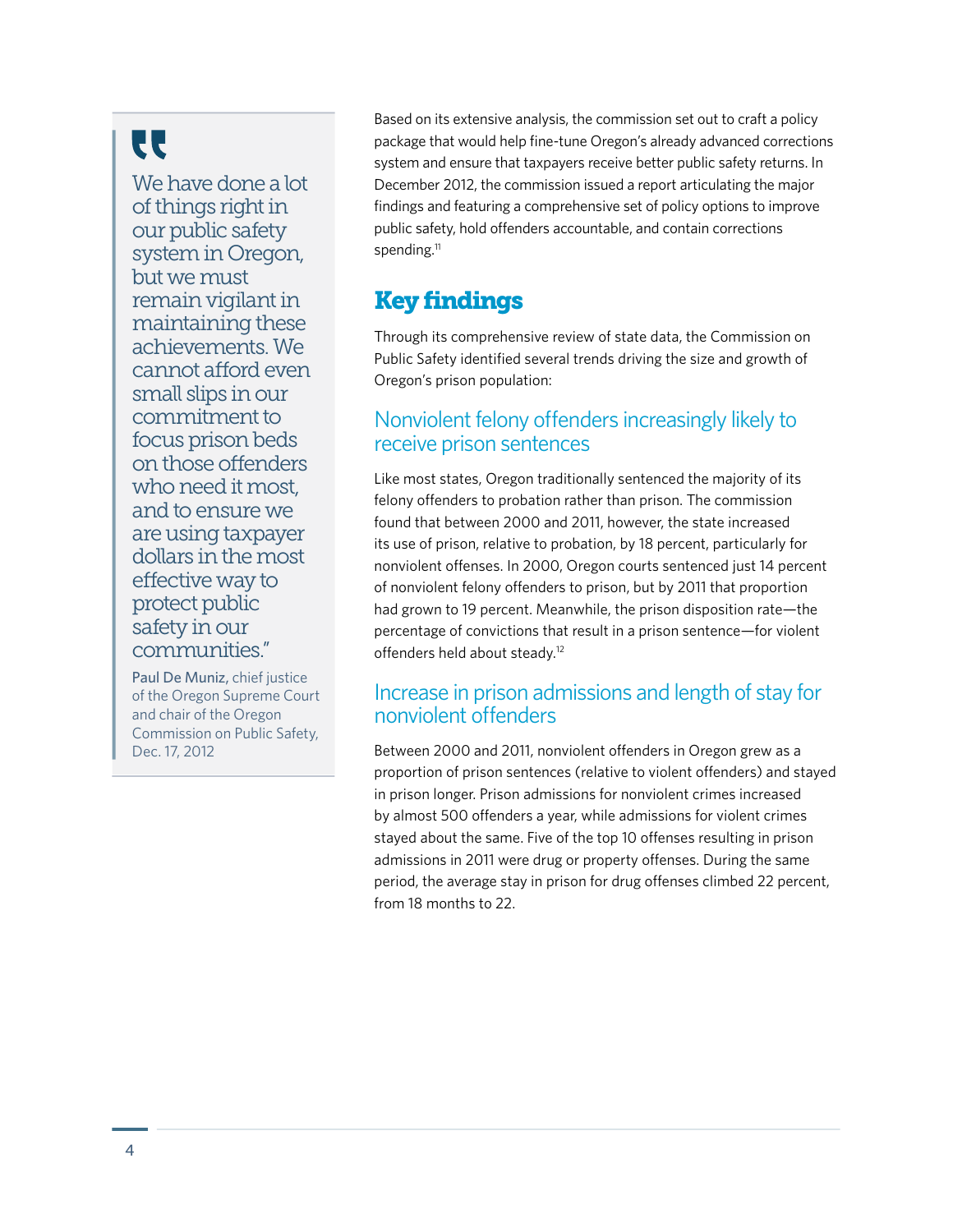# Figure 2 Nonviolent Offenders Stayed in Prison Longer, 2000-11

Time served increased 22% for drug offenders, 7% for property offenders



## Increase in prison admissions and length of stay for technical violations of supervision

The commission found that many inmates were in prison not for a new crime, but because they had violated the terms of their probation or post-prison supervision, such as missing appointments or failing drug tests. By 2011, technical violators made up nearly 20 percent of prison admissions, up from 15 percent in 2000. Over that period, length of stay for technical probation violations rose from 16 months to 19.

## Gaps in evidence-based practices in community corrections

Despite earning national recognition for its achievements in reducing recidivism, Oregon faced gaps in its use of evidence-based practices and programs. In response to a survey conducted by the commission, half of community corrections agencies responsible for probation and post-prison supervision reported a reduction in drug- and alcohol-treatment availability, and 46 percent reported a reduction in mental health services, leading to significant geographic disparities in access.<sup>13</sup> Additionally, the commission found gaps in the use of other proven supervision practices, including inconsistencies in the use of risk and needs assessments and a failure to employ earned discharge time credits to encourage compliance.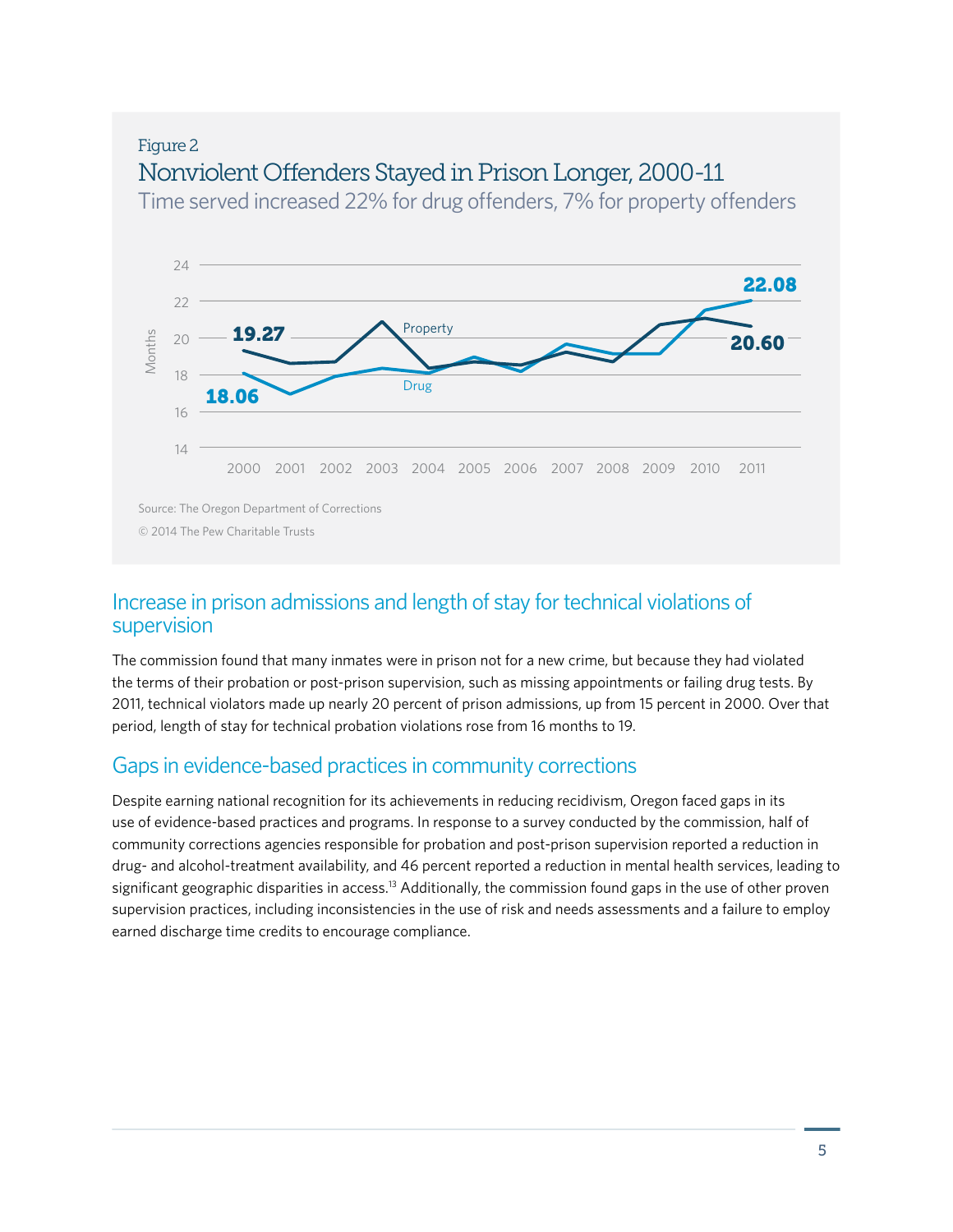# The Joint Committee on Public Safety and H.B. 3194

The report from the Commission on Public Safety laid the foundation for the work of the Joint Committee on Public Safety, a bipartisan group of lawmakers from both chambers, established by Oregon's House speaker and Senate president to consider the work of the commission. (See page 11 for a list of members.) The committee held 18 public hearings between January and May 2013 and passed H.B. 3194 by a 9–1 vote, advancing 14 of the commission's 19 recommendations. The legislation earned the endorsement of a broad coalition of stakeholders.

The Oregon Legislature passed H.B. 3194 with bipartisan support by votes of 19–11 in the Senate and 40–18 in the House. Gov. Kitzhaber signed it into law July 25, 2013.

#### H.B. 3194 received widespread endorsement

- Association of Oregon Counties
- Oregon Association of Chiefs of Police
- Oregon Association of Community Corrections Directors
- Oregon Association of State Police
- Oregon Coalition Against Domestic and Sexual Violence
- Oregon District Attorneys Association
- Oregon State Sheriffs' Association
- Partnership for Safety and Justice

## H.B. 3194 was structured around 5 primary goals

#### Ensure prison beds are focused on serious and violent offenders

The law reflects a consensus in Oregon that many nonviolent offenders can serve shorter periods of incarceration and then be effectively supervised in the community without jeopardizing public safety. This cost-effective approach prioritizes the most expensive correctional resources—prison beds—for serious and violent offenders. Specifically, the law:

- Expands presumptive probation for marijuana and driving with a suspended license offenses.
- Allows judges greater discretion by removing mandatory minimum sentences for certain drug offenders with multiple convictions.
- Reduces the sentencing range for selected property offenses, including robbery in the third degree and identify theft.<sup>14</sup>

#### Enhance evidence-based, cost-effective community supervision practices

To expand the tools available to community corrections agencies and the state Department of Corrections to change offender behavior and reduce recidivism, the law:

• Implements earned discharge in probation to encourage good behavior, reduce recidivism, and allow community supervision officers to focus more oversight and resources on higher-risk offenders.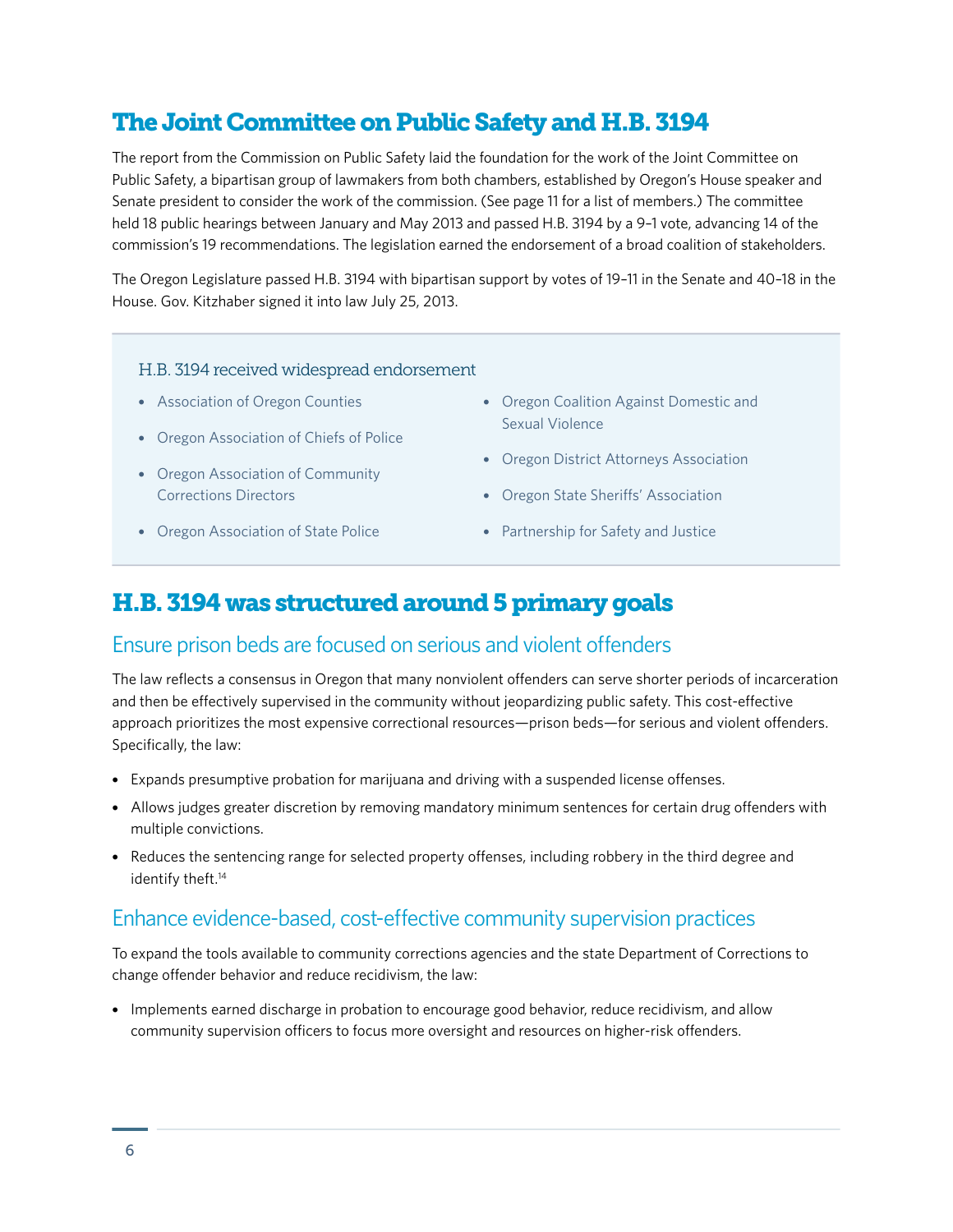# **CC**

We are proud to have been a part of the effort to pass H.B. 3194, which represents a triumph of common sense and evidence-based policymaking and will pay dividends to Oregon for many years to come."

Representatives Andy Olson (R-Albany) and Chris Garrett (D-Lake Oswego), members of the Commission on Public Safety and the Joint Committee on Public Safety, in an op-ed in the *Statesman Journal*, Aug. 11, 2013

- Expands transitional re-entry leave from 30 days to 90, allowing eligible offenders to spend this period in the community with a focus on reentry supervision and programming.
- Requires supervising community corrections officers to use risk and needs assessments to determine probation supervision terms and conditions.
- Establishes a pilot program for re-entry courts, enabling judges to monitor an offender's compliance with community supervision.
- Implements statewide, evidence-based standards for specialty courts (drug, mental health, and veterans') to ensure that they operate uniformly and use best practices to reduce recidivism.

### Establish performance objectives and measure outcomes

To help policymakers and corrections officials assess and manage the overall performance of Oregon's public safety system, the law:

- Creates an oversight group to monitor the outcomes of the reforms.
- Expands the definition of recidivism to include rearrest, reconviction, and reincarceration to facilitate research and comparisons with other jurisdictions.
- Requires a cost-benefit analysis of community corrections investments to ensure that public dollars are spent on programs that reduce recidivism.
- Establishes the Oregon Center for Policing Excellence within the Department of Public Safety Standards and Training to ensure that law enforcement leaders receive cutting-edge training on emergency response, crime reduction strategies, and professional standards.

## Promote sustainable use of corrections resources

To measure, report, and reduce costs, the law:

- Gives the Department of Corrections a target for reducing costs per day by 5 percent over 10 years, while ensuring that the reduction does not jeopardize public safety outcomes or decrease funding for prison security or recidivism-reduction programs.
- Improves the state correctional forecast process so prison population changes are attributed to specific policies whenever possible.
- Requires that fiscal impact analyses of proposed sentencing and corrections legislation include a 10-year horizon.
- Establishes a Justice Reinvestment Account to provide grants to counties that are able to reduce recidivism and utilization of state prison.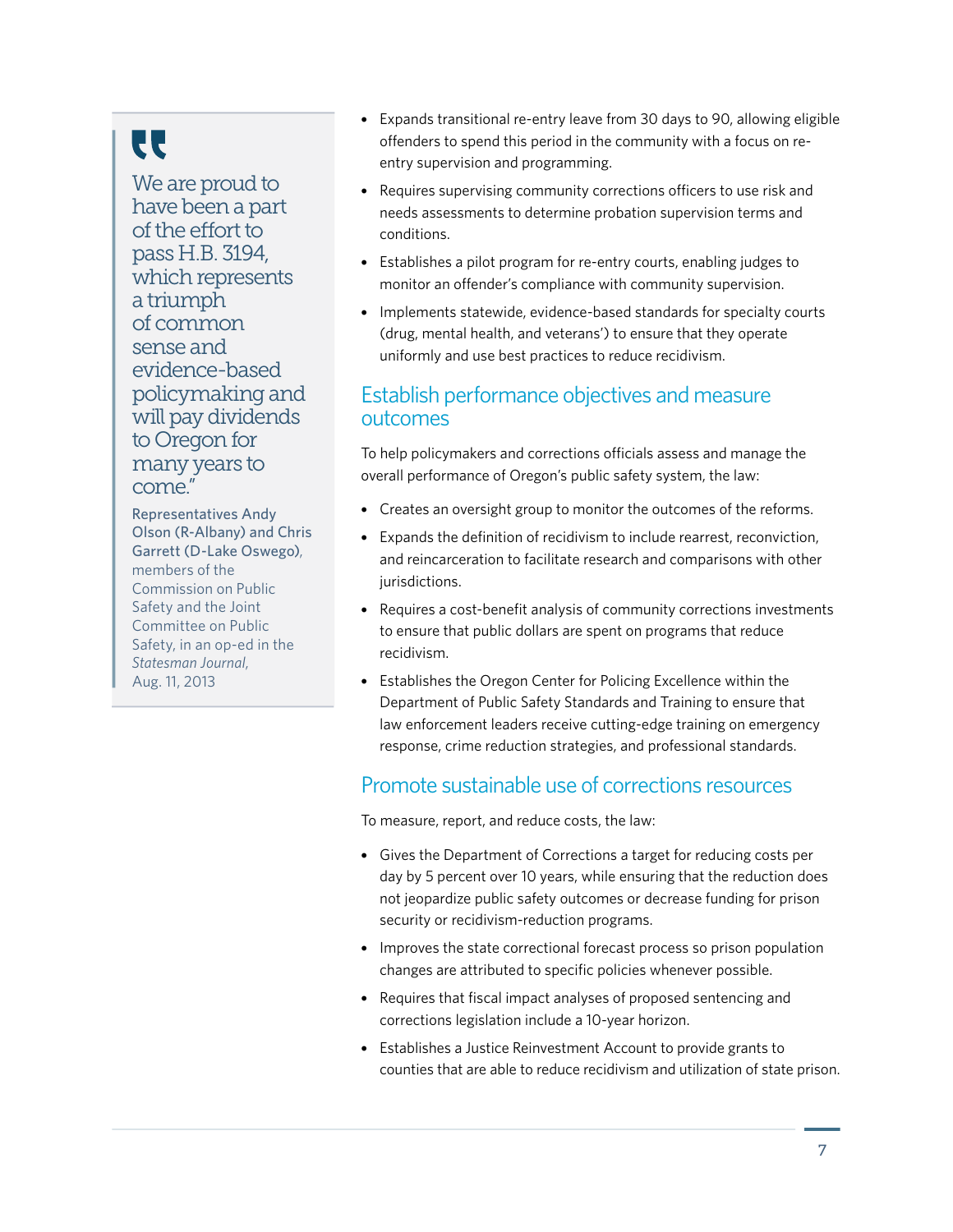## Reinvest in Oregon's public safety system

Alongside H.B. 3194, Oregon lawmakers passed nearly \$58 million in new investments to support public safety programs recommended by the Commission on Public Safety, including an additional:

- \$17.09 million for community corrections.
- \$5 million for county jails.
- \$7.29 million for victim services.
- \$8.93 million for drug courts.
- \$3.46 million for state police.
- \$1 million to create an Oregon Center for Policing Excellence.
- \$15 million to create a Justice Reinvestment Grant Program, a fund to support county efforts to reduce recidivism and expand prison alternatives.
- \$190,000 for the administration of the Justice Reinvestment Account.

# Signs of success

Though it will take several years for the impact of H.B. 3194 to be fully felt, early signs are promising. The prison population has stabilized, and in October 2014 the state projected that the number of inmates will grow by less than 4 percent over the next 10 years—a third of the growth projected before the passage of H.B. 3194.<sup>15</sup>

The reduced forecast has allowed the state to postpone reopening shuttered facilities and shelve plans to build an additional prison. In total, state officials estimate that the measure will save \$17 million during the 2013–15 budget cycle.<sup>16</sup> Savings projections for the next budget cycle are much higher—an estimated \$67 million.<sup>17</sup>

# Investments in local public safety

H.B. 3194 allocated significant investments to counties to strengthen local public safety efforts. In the 2013–15 biennium alone, the state gave localities an additional \$37 million, including \$5 million for county sheriffs, \$17 million for community corrections, and \$15 million for the Justice Reinvestment Grant Program.

The law created the grant program to distribute savings from averted prison growth into local programs designed to reduce recidivism and crime, such as community corrections, re-entry, substance abuse treatment, and mental health services. Funding is divided among Oregon's 36 counties and distributed according to local needs. Each county submitted a proposal describing how it planned to reduce recidivism and safely reduce its use of state prison beds.

Counties began using grant funds in summer 2013 to implement or expand policies and programs proved to reduce recidivism. Three counties illustrate the success of these efforts.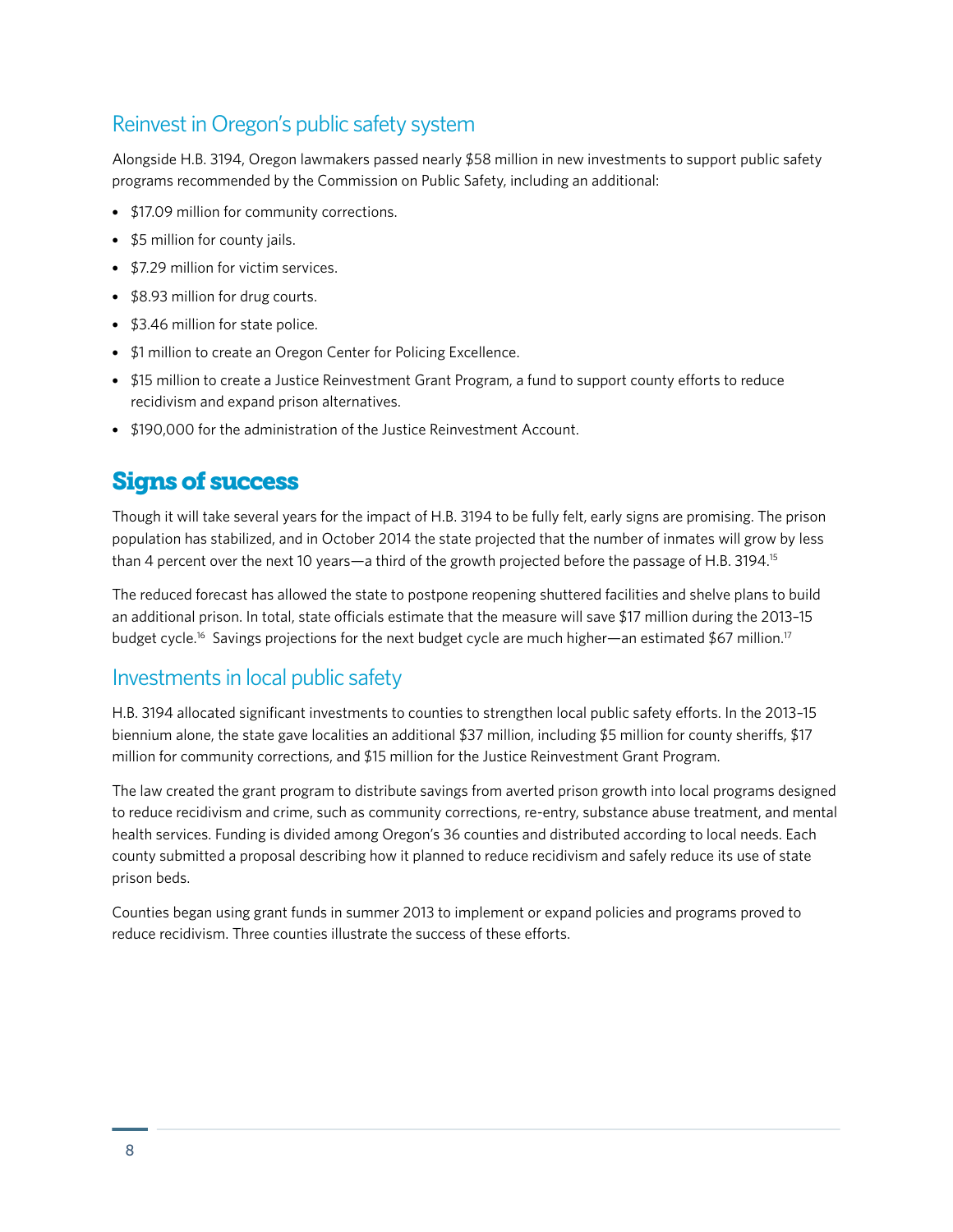# Klamath County

## Pooled investments to expand treatment programs and community corrections

Population, 65,910; Justice Reinvestment Grant, \$342,740



Before H.B. 3194, Klamath County was unable to respond effectively to violations of community supervision due to a critical shortage of treatment services and jail beds. Faced with offenders who repeatedly violated the terms of their supervision, officials were left with two options: Ignore violations or revoke offenders to state prison.<sup>18</sup>

After H.B. 3194 became law, the county was able to pool reinvestment dollars—totaling nearly \$900,000, with funds from the Justice

Reinvestment Grant, Community Corrections Department, local mental health provider, and Sheriff's Department—to open a treatment-focused jail facility. Opened in fall 2013, the secure facility is designed for short-term sanctioning of offenders on supervision, as an alternative to revoking them back to prison, while addressing their substance abuse and mental health problems.<sup>19</sup>

Additionally, with new resources freed up for managing higher-risk offenders, Klamath County was able to make funds available to expand services available to all supervisees. In fall 2013, the county opened a one-stop shop in its Community Corrections Center to provide cognitive behavioral therapy, peer mentoring, outpatient alcohol and drug treatment, and other services.

Note: Population data from United States Census Bureau. Grant data from the Partnership for Safety and Justice. © 2014 The Pew Charitable Trusts

U

The Oregon Commission on Public Safety "has come up with an innovative, effective way to promote public safety and save money, to rely on approaches that have been proven to work and to apply the state's resources to the needs of communities rather than build new prisons."

*The Oregonian*, editorial, June 30, 2013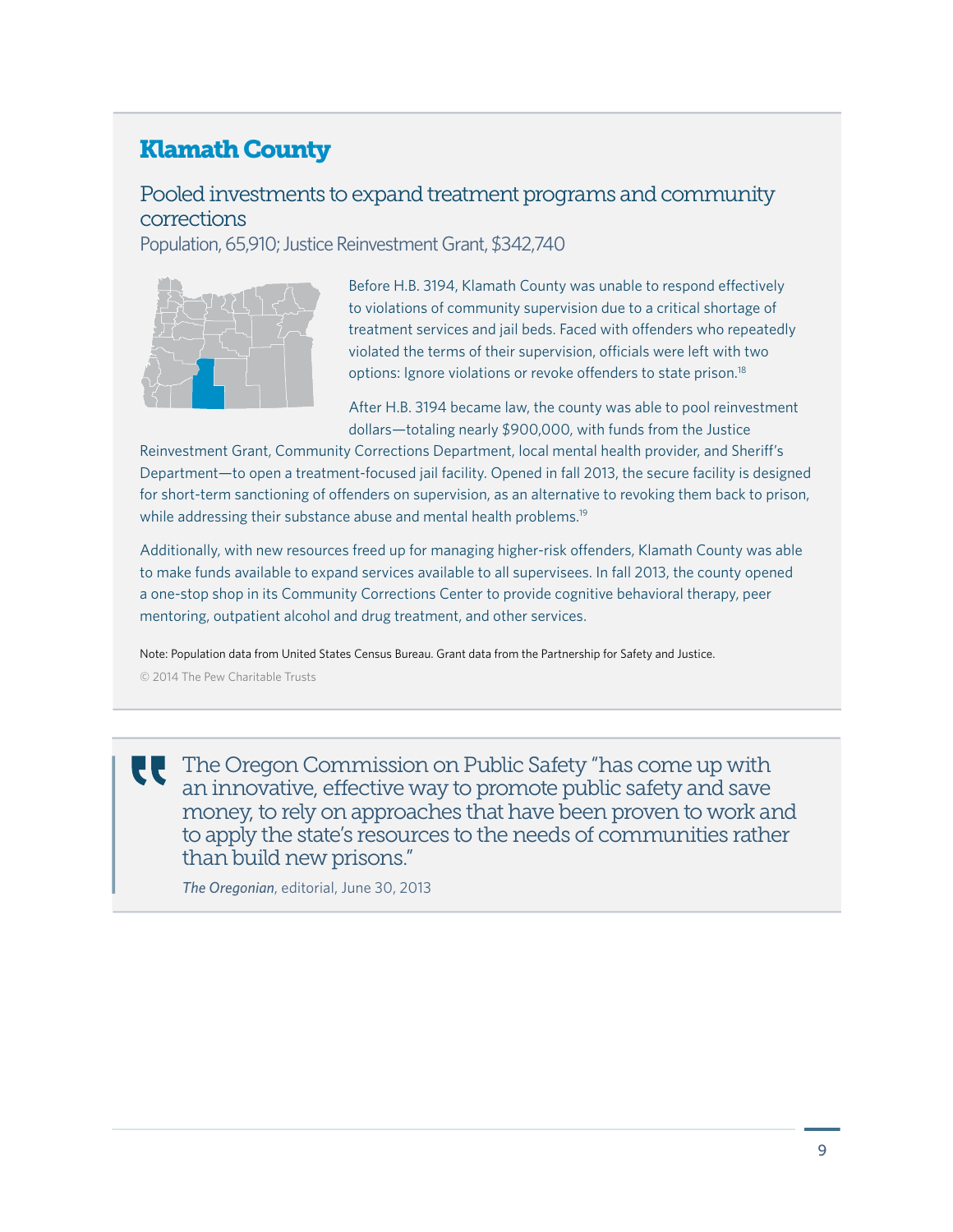# Clackamas County

### Used grant funds to expand re-entry services and specialty courts Population, 388,263; Justice Reinvestment Grant, \$961,758



Before 2013, Clackamas County officials were unable to accept many transitional re-entry leave requests from eligible inmates because of a lack of approved housing options. After passage of H.B. 3194, officials used their reinvestment dollars to open an additional 14 beds at a work-release facility with the aim of supporting eligible inmates' efforts at successful re-entry. The county's grant also funded other re-entry services, including a probation officer focused on transition and a peer mentor. <sup>20</sup>

In addition to its investments in re-entry, Clackamas County used grant funding to expand evidence-based programs. New dollars went to specialty courts, including child care for the Family Drug Court and Adult Drug Court, which removed a significant barrier to participation for a number of parents. The county has also used the grant monies to support its HOPE (Hawaii Opportunity Probation Enforcement) court program, a researchproven intervention that imposes swift and certain sanctions for failed drug tests and other probation violations.

Note: Population data from United States Census Bureau. Grant data from the Partnership for Safety and Justice. © 2014 The Pew Charitable Trusts

# Multnomah County

Directed grant toward improved offender assessment tools Population, 766,135; Justice Reinvestment Grant, \$3,165,000



With funding from the Justice Reinvestment Grant, Multnomah County sought to improve the decision-making process through which offenders are diverted from prison, as well as to invest nearly \$1.61 million into additional treatment services. Before the law, the county, which has long benefited from a number of successful alternatives to incarceration, struggled to ensure that the maximum number of offenders who could be safely supervised in the community were not only being diverted from

prison, but also being directed to the program that would best address their risks and needs.<sup>21</sup>

In summer 2014, the county piloted an enhanced presentence investigation process for the majority of prisonbound offenses. Offenders charged with these crimes are now directed to an extensive assessment within 21 days of arraignment, ensuring that the defense counsel, prosecution, and judge have the necessary tools to decide which offenders can be safely and effectively supervised in the community.

Note: Population data from United States Census Bureau. Grant data from the Partnership for Safety and Justice.

© 2014 The Pew Charitable Trusts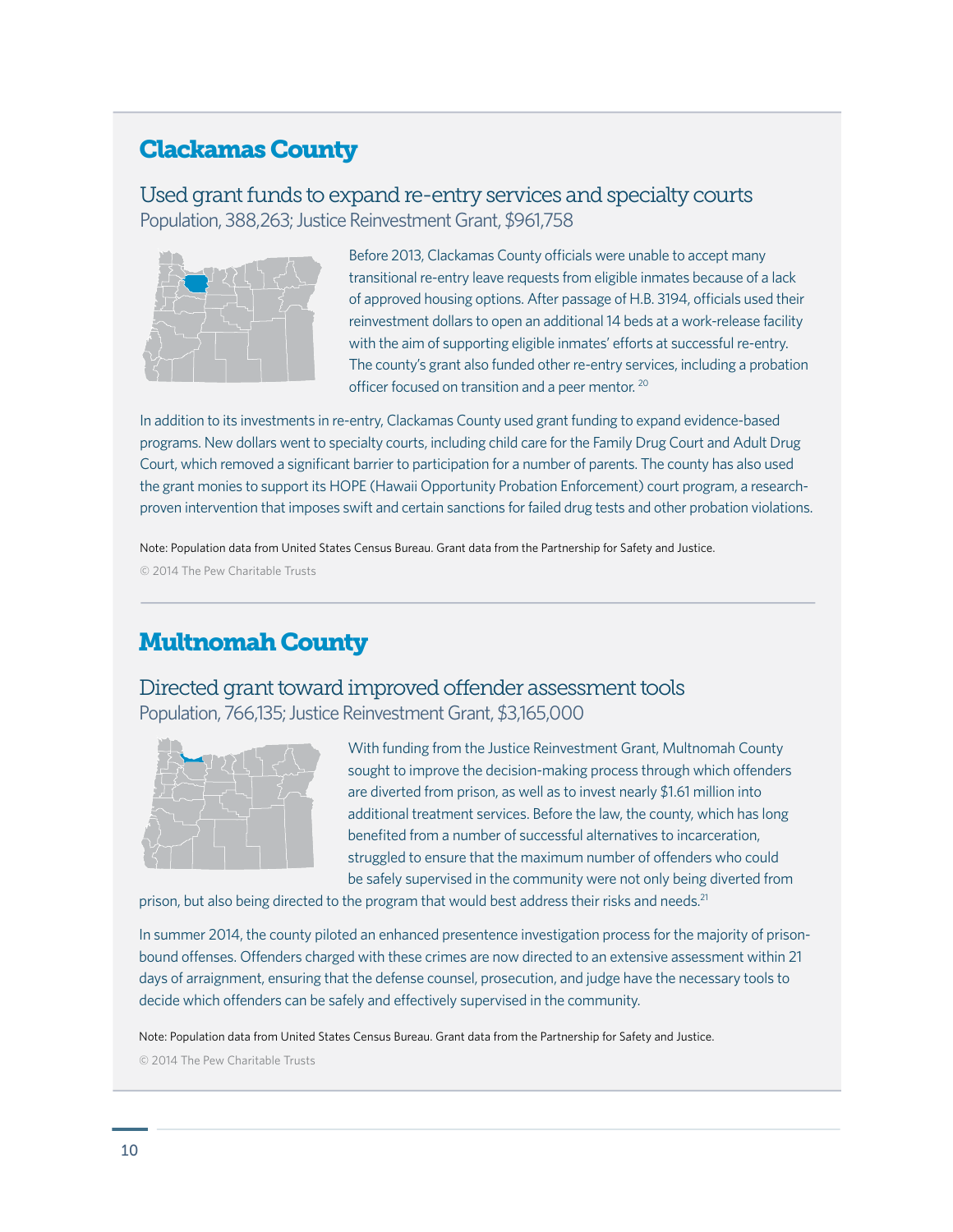# Commission on Public Safety

**Justice Paul De Muniz** (chair), Oregon Supreme Court **Judge John Collins**, Yamhill County Circuit Court **John Foote**, district attorney, Clackamas County **State Representative Chris Garrett** (D-District 38) **Larry Matasar**, Oregon Criminal Defense Lawyers Association **Jason Myers**, sheriff, Marion County **State Representative Andy Olson** (R-District 15) **Colette S. Peters, director, Department of Corrections State Senator Floyd Prozanski** (D-District 4) **Scott Taylor**, director, Multnomah County Department of Community Justice **State Senator Jackie Winters** (R-District 10) **Dick Withnell**, public member

# Joint Committee on Public Safety

**State Representative Jeff Barker** (D-District 28) **State Senator Betsy Close** (R-District 8) **State Representative Chris Garrett** (D-District 38) **State Representative Wally Hicks** (R-District 3) **State Representative Wayne Krieger** (R-District 1) **State Representative Greg Matthews** (D-District 50) **State Representative Andy Olson** (R-District 15) **State Senator Floyd Prozanski (D-District 4) State Senator Arnie Roblan** (D-District 5) **State Senator Jackie Winters** (R-District 10)

**Access the full text of the commission report at:** http://www.oregon.gov/CJC/Documents/CPS%202012/ FinalCommissionReport12.17.12.pdf

**Access the complete legislation at:** https://olis.leg.state.or.us/liz/2013R1/Measures/Text/HB3194/Enrolled.